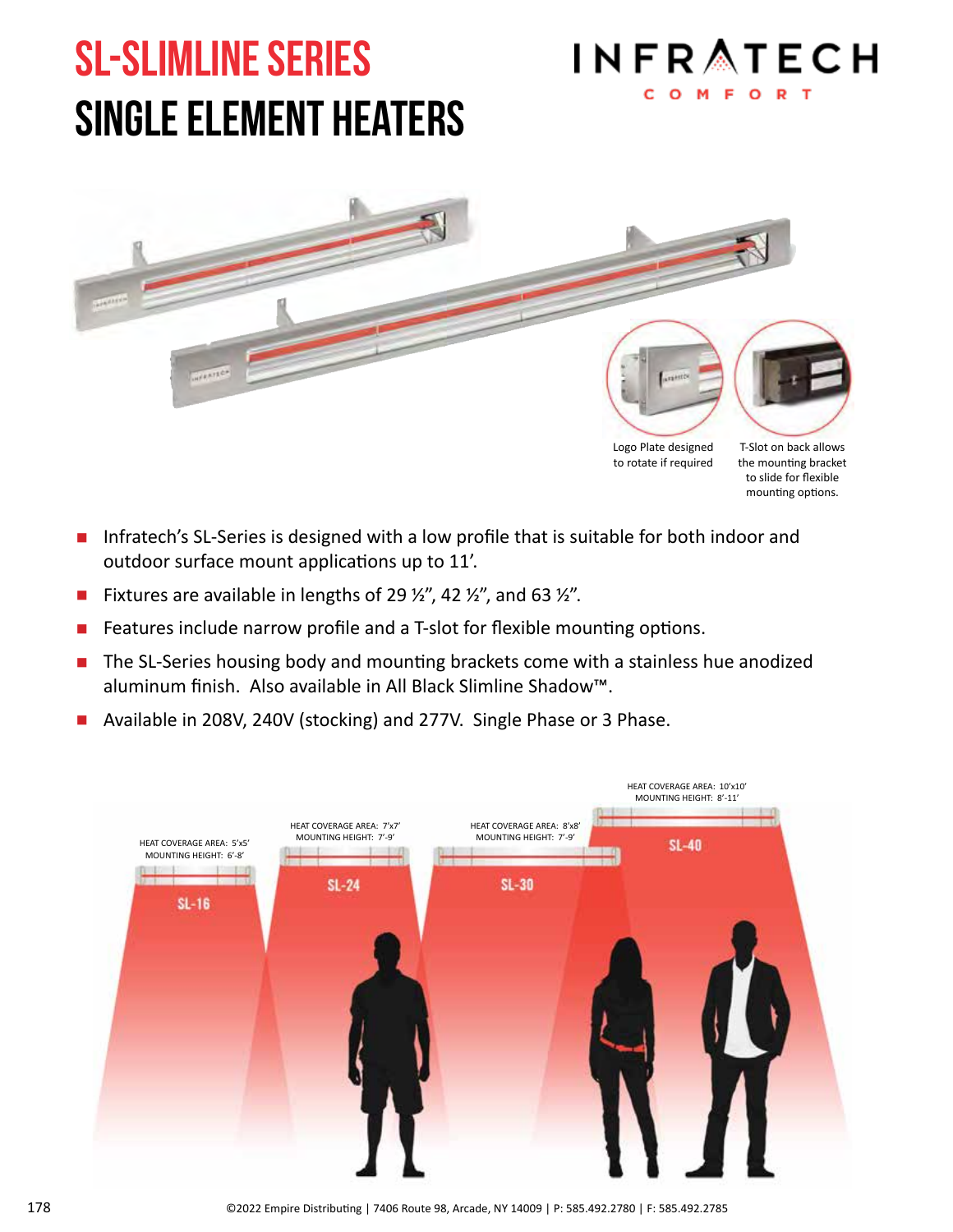# 240 VOLTS SLIMLINE SERIES, SINGLE ELEMENT IN FRATECH



*Select a heater and control system (page 188-193) to make a complete unit.*

### 3000 watt heaters

| Item No     | Model   | Color        | Volts | Amps | Length          | Retail |
|-------------|---------|--------------|-------|------|-----------------|--------|
| 21-5040-SLV | SL-3024 | Silver       | 240   | 12.5 | 63 ½"           | \$890  |
| 21-5040-BLK | SL-3024 | <b>Black</b> | 240   | 12.5 | $63\frac{1}{2}$ | \$890  |

#### 4000 watt heaters

| Item No     | Model   | Color        | Volts | Amps | Length          | <b>Retail</b> |
|-------------|---------|--------------|-------|------|-----------------|---------------|
| 21-5080-SLV | SL-4024 | Silver       | 240   | 16.7 | $63\frac{1}{2}$ | \$905         |
| 21-5080-BLK | SL-4024 | <b>Black</b> | 240   | 16.7 | $63\frac{1}{2}$ | \$905         |

*See page 185 for Mounting Options*

- **• Slimline Series Includes:** Standard Mounting Brackets that can be used for both wall and ceiling installation. (See page 185 for additional mounting options.)
- **• Additional Voltages Available:** The Slimline Series, Single Element heaters are also available in 208V and 277V. See pages 194-195.



Slimline Shadow<sup>™</sup>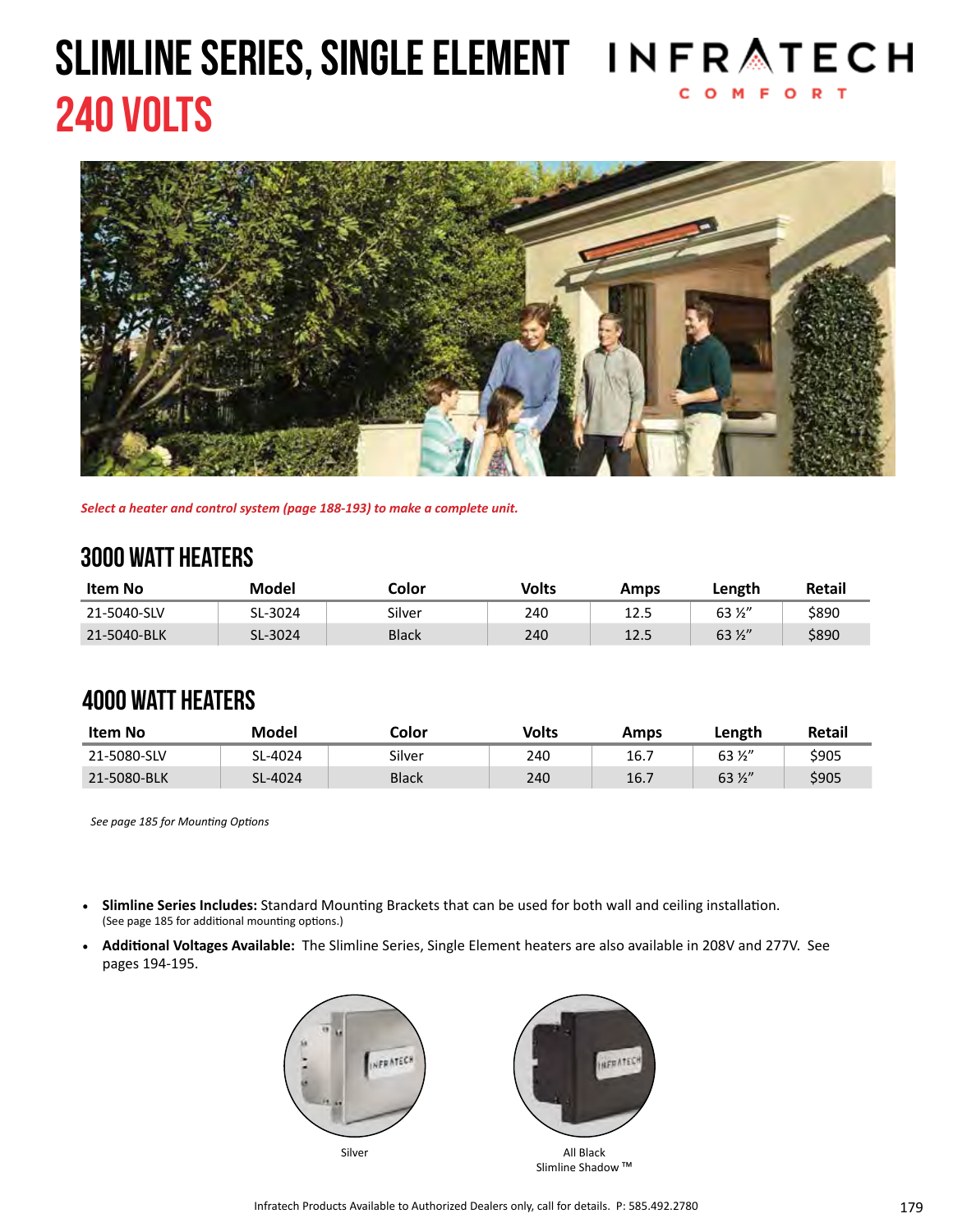# C-Series single element heaters





- Single element heaters provide the coverage and intensity of heat necessary for optimum comfort.
- Fixtures are available in lengths of 19  $\frac{1}{2}$ , 33", 39" and 61  $\frac{1}{4}$ ".
- **The C-Series** fixtures are developed for use in high visual impact locations where their sleek design blends seamlessly.
- Compatible with all of Infratech's Custom Controls for residential or commercial use.
- May also be installed with simple On/Off controls or INF controls (INF only up to 3000W).
- Choose from Brushed 304 Stainless Steel, Black, Mineral Bronze, White, Almond, Beige, Biscuit, Copper and Grey.
- Features Include: Minimal Clearance Requirements, Recessed Mounting Options, Short Standoffs, and Mounting Heights between 7'-11'.
- Includes: Standard Mounting Brackets that can be used for both wall and ceiling installation.
- Available in 208V, 240V (stocking), 277V, and 480V. Single Phase or 3 Phase.

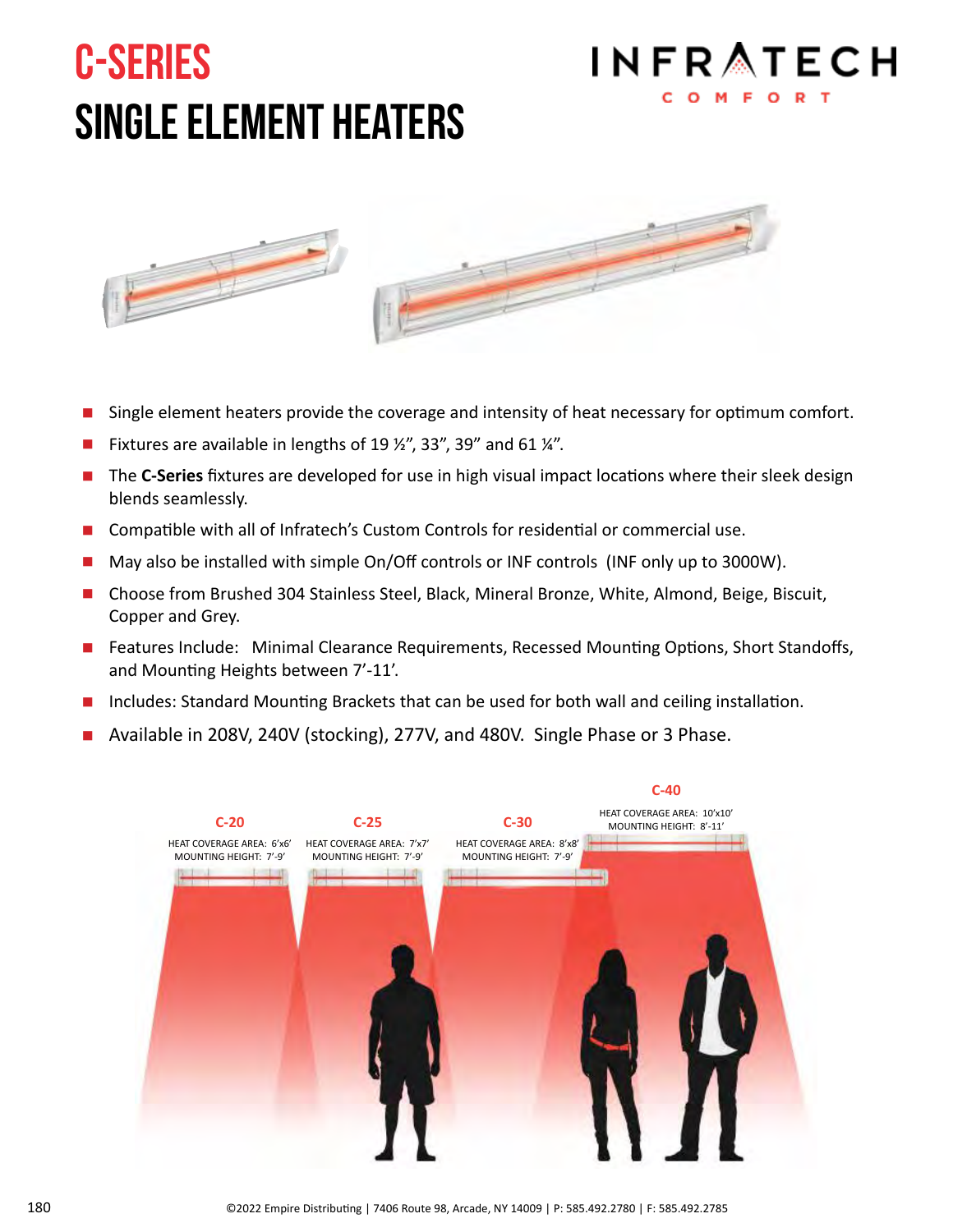# C-Series single element 240 VOLTS





*Select a heater and control system (page 188-193) to make a complete unit.*

### C-Series heaters 240v

| Item No    | Model  | Watts | Color           | Volts | Amps | Length                     | Retail      |
|------------|--------|-------|-----------------|-------|------|----------------------------|-------------|
| 21-3100-SS | ር-2524 | 2.500 | Stainless Steel | 240   | 10.4 | 39''                       | \$572       |
| 21-3200-SS | C-3024 | 3.000 | Stainless Steel | 240   | 12.5 | $61\frac{1}{4}$            | <b>S685</b> |
| 21-3300-SS | -4024. | 4.000 | Stainless Steel | 240   | 16.7 | $61\,\frac{\cancel{1}}{4}$ | \$699       |

*See page 185 for Mounting Options*

*Additional standard colors available, add \$50 per heater. See color options below. Custom color matching is available for an additional charge. Call Empire Distributing for a quote.*

![](_page_3_Picture_8.jpeg)

Infratech Products Available to Authorized Dealers only, call for details. P: 585.492.2780 **181** 181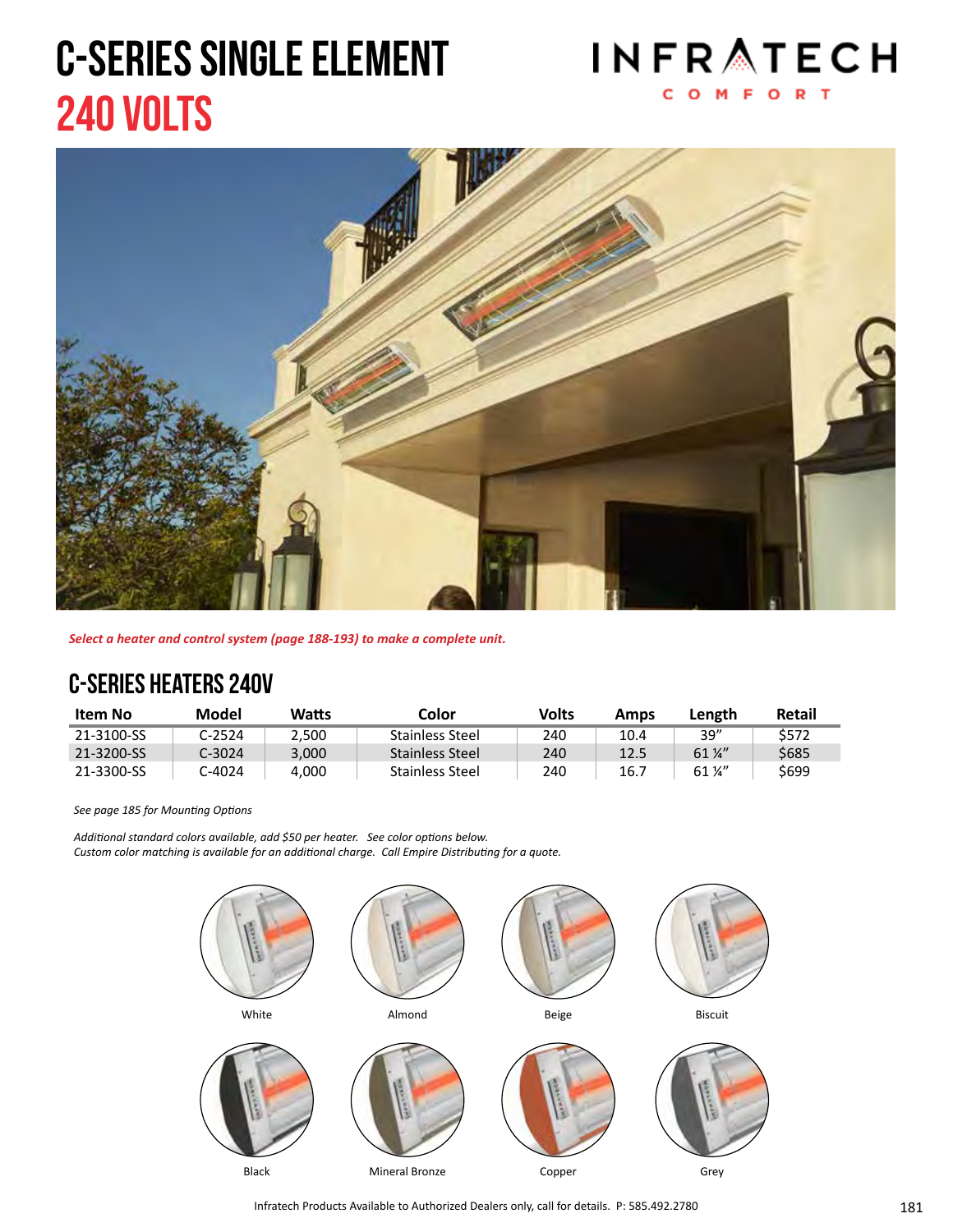# CD-series dual element heaters

# **INFRATECH**

![](_page_4_Picture_2.jpeg)

- The powerful dual-element fixtures provide concentrated heat for larger scale applications.
- The dual element fixtures produce more intense heat and can be mounted up to 14'.
- Fixtures available in lengths of 33", 39", and 61 ¼".
- The **CD-Series** Dual Element fixtures are used in high visual impact locations where their sleek design blends seamlessly.
- **Typically installed with custom controls to vary the electric load for comfortable heat in a** wide range of conditions.
- May also be installed with duplex/stack switches for a half-power or full-power option.
- Choose from Brushed 304 Stainless Steel, Black, Mineral Bronze, White, Almond, Beige, Biscuit, Copper and Grey.
- Features Include: Minimal Clearance Requirements, Recessed Mounting Options, Short Standoffs, and Mounting Heights between 10'-14'.
- Includes: Standard Mounting Brackets that can be used for both wall and ceiling installation.
- Available in 208V, 240V (stocking), 277V, and 480V. Single Phase or 3 Phase.

![](_page_4_Figure_13.jpeg)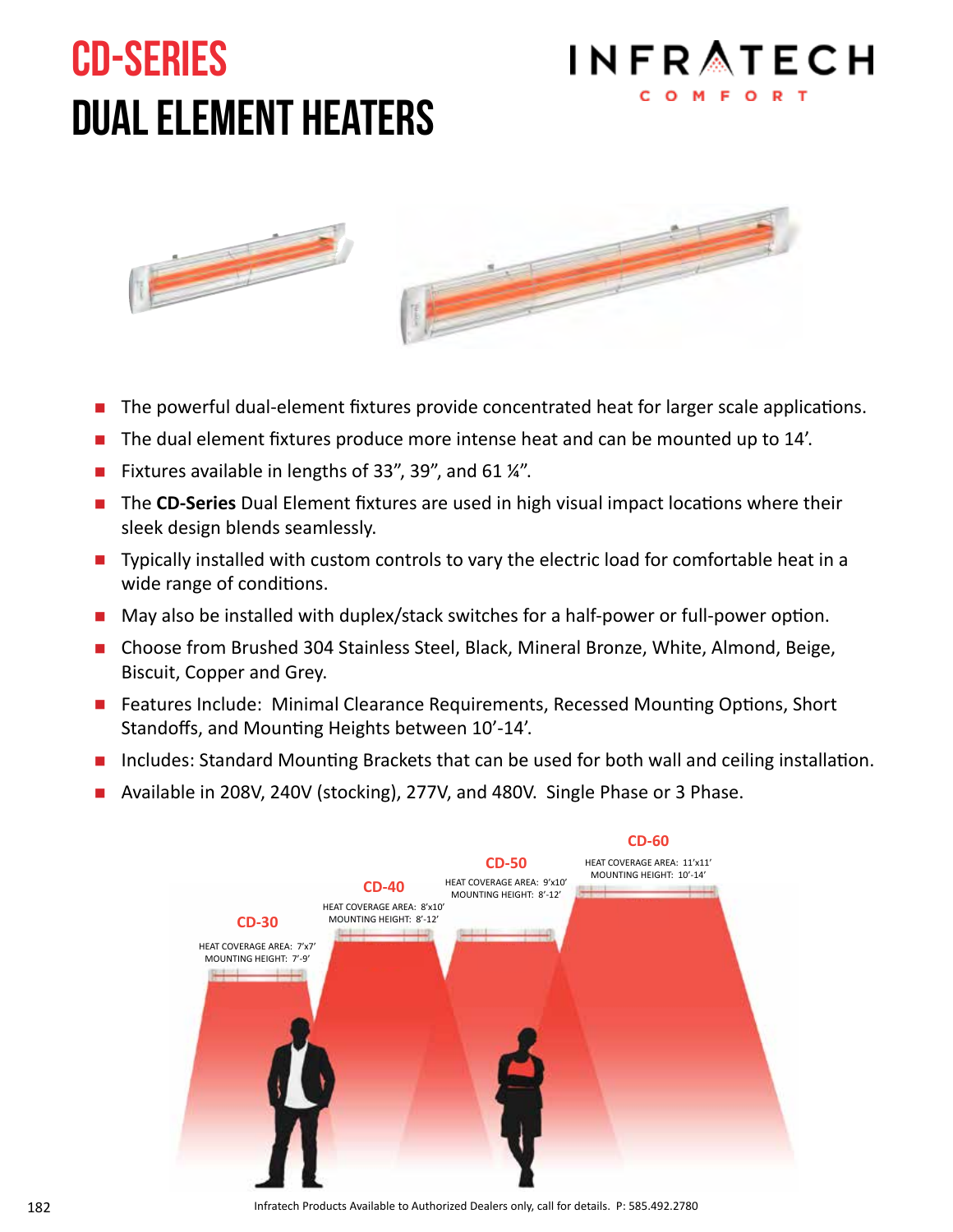# CD-Series dual element 240 VOLTS

![](_page_5_Picture_1.jpeg)

![](_page_5_Picture_2.jpeg)

*Select a heater and control system (page 188-193) to make a complete unit.*

#### CD-Series heaters 240V

| Item No     | Model   | Watts | Color                  | <b>Volts</b> | Amps | Length          | <b>Retail</b> |
|-------------|---------|-------|------------------------|--------------|------|-----------------|---------------|
| 21-4000-SS  | CD-3024 | 3,000 | Stainless Steel        | 240          | 12.5 | 33"             | \$685         |
| 21-4100-SS  | CD-4024 | 4.000 | <b>Stainless Steel</b> | 240          | 16.7 | 39''            | \$699         |
| 21-4100-BLK | CD-4024 | 4,000 | Black                  | 240          | 16.7 | 39"             | \$749         |
| 21-4100-MB  | CD-4024 | 4,000 | <b>Mineral Bronze</b>  | 240          | 16.7 | 39''            | \$749         |
| 21-4100-WH  | CD-4024 | 4,000 | White                  | 240          | 16.7 | 39"             | \$749         |
| 21-4200-SS  | CD-5024 | 5,000 | Stainless Steel        | 240          | 20.8 | 39''            | \$710         |
| 21-4200-BLK | CD-5024 | 5,000 | <b>Black</b>           | 240          | 20.8 | 39"             | \$760         |
| 21-4200-MB  | CD-5024 | 5,000 | <b>Mineral Bronze</b>  | 240          | 20.8 | 39''            | \$760         |
| 21-4200-WH  | CD-5024 | 5,000 | White                  | 240          | 20.8 | 39"             | \$760         |
| 21-4300-SS  | CD-6024 | 6,000 | Stainless Steel        | 240          | 25   | $61\frac{1}{4}$ | \$820         |
| 21-4300-BLK | CD-6024 | 6,000 | <b>Black</b>           | 240          | 25   | 61 %"           | \$870         |
| 21-4300-MB  | CD-6024 | 6,000 | <b>Mineral Bronze</b>  | 240          | 25   | $61\frac{1}{4}$ | \$870         |
| 21-4300-WH  | CD-6024 | 6,000 | White                  | 240          | 25   | 61 %"           | \$870         |

*See page 185 for Mounting Options*

*Additional standard colors available, add \$50 per heater. See color options below.*

*Custom color matching is available for an additional charge. Call Empire Distributing for a quote.*

![](_page_5_Figure_9.jpeg)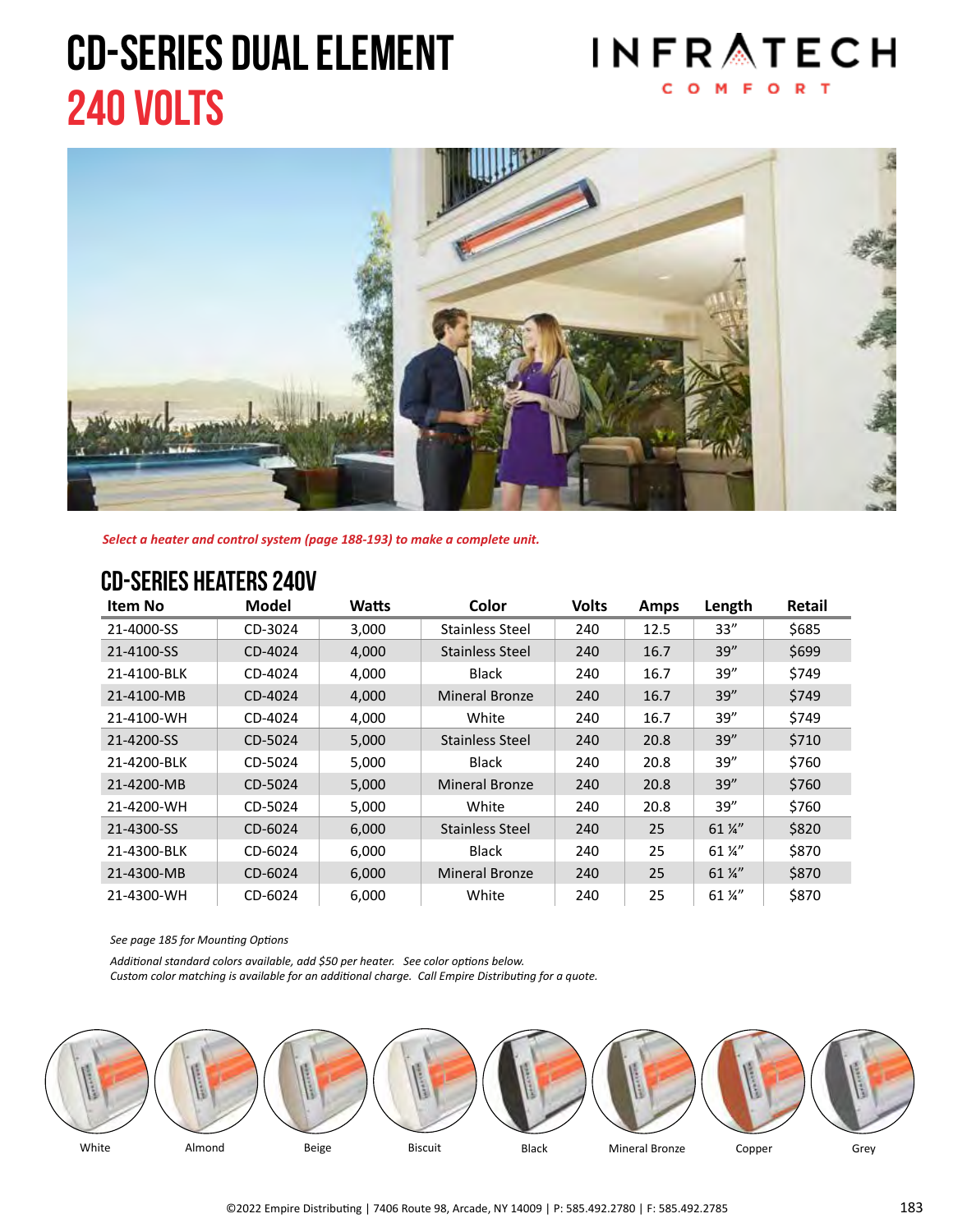# **MOTIF COLLECTION**

![](_page_6_Figure_1.jpeg)

![](_page_6_Figure_2.jpeg)

The Motif collection offers stylish, laser-cut decorative fascias that can be added to the C-Series and CD-Series heaters. Available in black or stainless steel. **NOTE**: **Cannot be used with a flush mount heating application.**

| Item No              | <b>Style</b>  | Color                  | <b>Fits</b>                | Retail |
|----------------------|---------------|------------------------|----------------------------|--------|
| 19-1000-BL1-S        | Contemporary  | <b>Black</b>           | 39"                        | \$90   |
| 19-1000-BL2-S*       | Craftsman     | <b>Black</b>           | 39''                       | \$90   |
| 19-1000-BL3-S*       | Mediterranean | <b>Black</b>           | 39''                       | \$90   |
| 19-1000-BL4-S*       | Traditional   | <b>Black</b>           | 39''                       | \$90   |
| 19-1000-SS1-S        | Contemporary  | <b>Stainless Steel</b> | 39''                       | \$90   |
| $19-1000-SS2-S*$     | Craftsman     | Stainless Steel        | 39''                       | \$90   |
| 19-1000-SS3-S*       | Mediterranean | <b>Stainless Steel</b> | 39''                       | \$90   |
| 19-1000-SS4-S*       | Traditional   | Stainless Steel        | 39''                       | \$90   |
| 19-1005-BL1-S        | Contemporary  | <b>Black</b>           | 61 1/4"                    | \$107  |
| 19-1005-BL2-S        | Craftsman     | <b>Black</b>           | 61 1/4"                    | \$107  |
| $19 - 1005 - BL3-S*$ | Mediterranean | <b>Black</b>           | $61\,\frac{\cancel{1}}{4}$ | \$107  |
| 19-1005-BL4-S*       | Traditional   | <b>Black</b>           | 61 %"                      | \$107  |
| 19-1005-SS1-S        | Contemporary  | Stainless Steel        | 61 %"                      | \$107  |
| 19-1005-SS2-S        | Craftsman     | <b>Stainless Steel</b> | $61\frac{1}{4}$            | \$107  |
| 19-1005-SS3-S*       | Mediterranean | Stainless Steel        | $61\frac{1}{4}$            | \$107  |
| 19-1005-SS4-S*       | Traditional   | Stainless Steel        | $61\frac{1}{4}$            | \$107  |

#### Single Element

### Dual Element

| Item No        | <b>Style</b>  | Color                  | <b>Fits</b>                | <b>Retail</b> |
|----------------|---------------|------------------------|----------------------------|---------------|
| 19-1000-BL1-D  | Contemporary  | <b>Black</b>           | 39''                       | \$90          |
| 19-1000-BL2-D* | Craftsman     | <b>Black</b>           | 39''                       | \$90          |
| 19-1000-BL3-D* | Mediterranean | <b>Black</b>           | 39''                       | \$90          |
| 19-1000-BL4-D* | Traditional   | <b>Black</b>           | 39''                       | \$90          |
| 19-1000-SS1-D  | Contemporary  | <b>Stainless Steel</b> | 39''                       | \$90          |
| 19-1000-SS2-D* | Craftsman     | Stainless Steel        | 39''                       | \$90          |
| 19-1000-SS3-D* | Mediterranean | <b>Stainless Steel</b> | 39''                       | \$90          |
| 19-1000-SS4-D* | Traditional   | <b>Stainless Steel</b> | 39''                       | \$90          |
| 19-1005-BL1-D  | Contemporary  | <b>Black</b>           | 61 %"                      | \$107         |
| 19-1005-BL2-D  | Craftsman     | <b>Black</b>           | 61 %"                      | \$107         |
| 19-1005-BL3-D* | Mediterranean | <b>Black</b>           | $61\,\frac{\cancel{1}}{4}$ | \$107         |
| 19-1005-BL4-D* | Traditional   | <b>Black</b>           | 61 %"                      | \$107         |
| 19-1005-SS1-D  | Contemporary  | <b>Stainless Steel</b> | $61\frac{1}{4}$            | \$107         |
| 19-1005-SS2-D  | Craftsman     | <b>Stainless Steel</b> | 61 %"                      | \$107         |
| 19-1005-SS3-D* | Mediterranean | <b>Stainless Steel</b> | $61\,\frac{\cancel{1}}{4}$ | \$107         |
| 19-1005-SS4-D* | Traditional   | <b>Stainless Steel</b> | $61\frac{1}{4}$            | \$107         |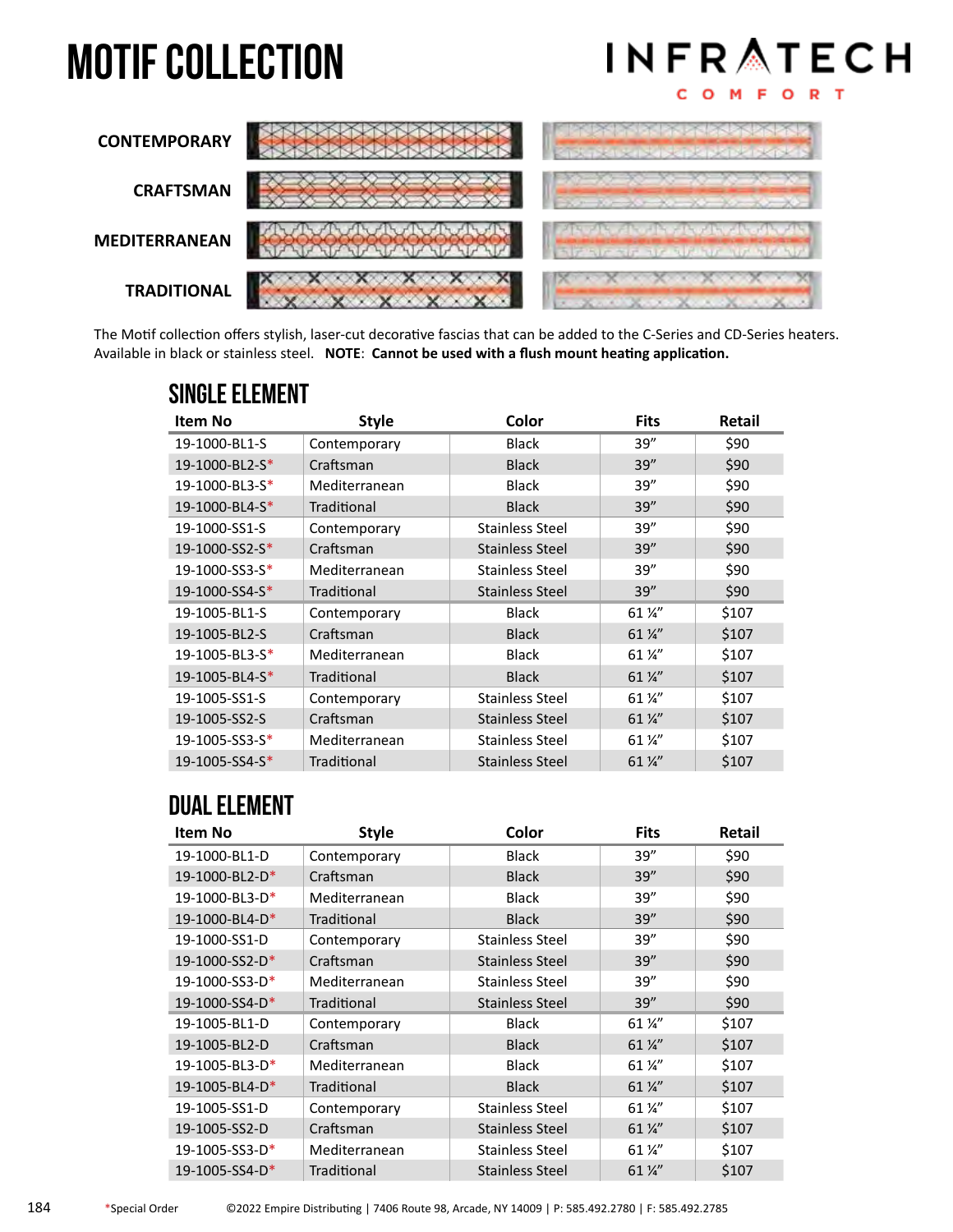## mounting options & 240V Replacement Elements

![](_page_7_Picture_1.jpeg)

![](_page_7_Picture_2.jpeg)

Every heater comes with a set of brackets for simple installation. Infratech also offers a great selection of other mounting options. These options help integrate your outdoor heating seamlessly into your outdoor living space.

### FLUSH MOUNT OPTIONS (For C & CD Series Heaters Only) Additional standard colors available add an additional \$50 per kit.

*Used to recess heaters into ceiling. Please refer to heater manual for detailed framing instructions.*

| Item No     | <b>Description</b>                 | <b>Heater Length</b> | <b>Framing Dimensions</b> | Retail |
|-------------|------------------------------------|----------------------|---------------------------|--------|
| 18-2295-SS* | Flush Mount Frame, Stainless Steel | 33" Heater           | 37"L x 11 %"W x 8"H       | \$365  |
| 18-2300-SS  | Flush Mount Frame, Stainless Steel | 39" Heater           | 43"L x 11 %"W x 8"H       | \$375  |
| 18-2300-WH  | Flush Mount Frame, White           | 39" Heater           | 43"L x 11 %"W x 8"H       | \$425  |
| 18-2305-SS  | Flush Mount Frame, Stainless Steel | 61 %" Heater         | 65 %"L x 11 %"W x 8"H     | \$399  |
| 18-2305-WH  | Flush Mount Frame, White           | 61 ¼" Heater         | 65 ¼"L x 11 ¾"W x 8"H     | \$449  |

### POLE MOUNT OPTIONS *(For C & CD Series Heaters Only)* Note: Pole Mount for Slimline Series - Call for details

| Item No      | <b>Description</b>                                                     | Color            | Retail |
|--------------|------------------------------------------------------------------------|------------------|--------|
| $22 - 1250*$ | W39 Pole Mount for 39" Length Heater (96.5"H) (Comes with Cross Bar)   | White (Standard) | \$755  |
| $22 - 1255*$ | W61 Pole Mount for 61 %" Length Heater (96.5"H) (Comes with Cross Bar) | White (Standard) | \$755  |

#### replacement Elements - 240V

| Item No      | <b>Description</b>      | <b>Fixtures</b>                  | Retail |
|--------------|-------------------------|----------------------------------|--------|
| $10 - 1055*$ | 30" 1500 Watt Element   | C-1524, W-1524, CD-3024, WD-3024 | \$80   |
| 10-1090      | 36" 2000 Watt Element   | C-2024, W-2024, CD-4024, WD-4024 | \$108  |
| 10-2010      | 36" 2500 Watt Element   | C-2524, W-2524, CD-5024, WD-5024 | \$108  |
| 10-2030      | 58" 3000 Watt Element   | C-3024, W-3024, CD-6024, WD-6024 | \$144  |
| 10-2055      | 58" 4000 Watt Element   | C-4024, W-4024                   | \$144  |
| $10 - 7030*$ | 22 %" 1600 Watt Element | SL-1624                          | \$80   |
| $10 - 7035*$ | 35 %" 2400 Watt Element | SL-2424                          | \$108  |
| 10-7055      | 56 %" 3000 Watt Element | SL-3024                          | \$145  |
| 10-7075      | 56 %" 4000 Watt Element | SL-4024                          | \$145  |

*\*Special Order*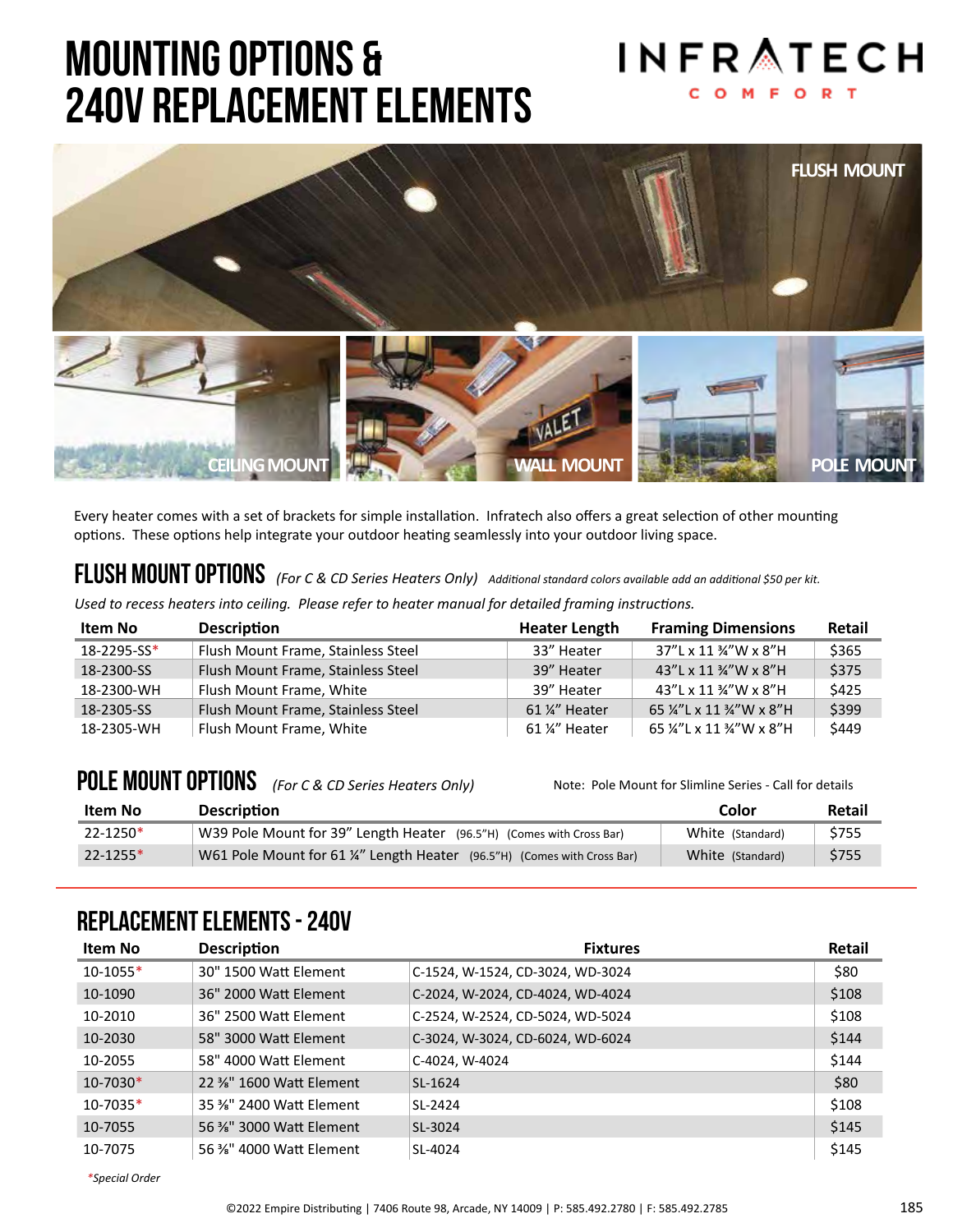# infratech controls

![](_page_8_Picture_1.jpeg)

### We have the right control system for any situation, any budget.

- Infratech custom heating systems help outdoor spaces transition into comfortable sites for entertaining. In addition to our standard colors, sizes, control options and heating capacities, our associates are pleased to work with customers in order to design one-of-a-kind solutions for your home or business.
- The finest hotels and resorts use Infratech to design custom heaters and control packages that seamlessly integrate into the total design and style of their properties. Working directly with clients, designers, architects and engineers, we can develop new heater shapes, colors and profiles that are unique to your specific project.
- We also design and manufacture custom UL Listed 508 controls to regulate much more than just heat output regulation. Our custom controls come with timer capabilities and can be integrated with Home Management Systems.

### *What Control System is Right for You?*

![](_page_8_Picture_7.jpeg)

#### value controls See page 188-189

#### on/off Single switch

- Your Simple On/Off Switches may be used in conjunction with all heaters.<br>■ Ideal low cost ontion for your single element heaters
- Ideal low cost option for your single element heaters
- 20 Amp max per switch
- **E** Wire your heater to the switch, then the switch to your electrical service panel.<br> **E** You may run more than 1 heater from a single switch if they do not exceed the 3
- You may run more than 1 heater from a single switch if they do not exceed the 20 allowable Amps, but it is not recommended.

![](_page_8_Picture_15.jpeg)

#### On/OFF duplex stack switch

- Your Duplex Stack Switches may be used with all heaters.<br>■ Ideal low cost option for your dual element heaters allow
- Ideal low cost option for your dual element heaters allowing you to turn on both elements or just 1 element for ½ power.
- 40 Amp max per stack, 20 Amps per switch.
- **E** Wire your heater to the switch, then the switch to your electrical service panel.<br> **E** You may run your single element heaters from each individual switch provided:
- You may run your single element heaters from each individual switch provided; as long as they do not exceed the 20 Amps per switch, but it is not recommended.

### Contactor Panel

- Each Contactor has a maximum of 6000-watt capacity at 240V<br>■ Offered in Single or Dual Contactor configuration
- Offered in Single or Dual Contactor configuration<br>■ Digital Timer included
- Digital Timer included<br>■ Made by Infratech
- $\blacksquare$  Made by Infratech<br> $\blacksquare$  Tyne 1 Enclosure (
- $\blacksquare$  Type 1 Enclosure (It must be mounted indoors)<br> $\blacksquare$  UI Listed
- **UL Listed**
- **E** Wiring Diagrams for each configuration<br> **E** 3-Year Warranty
- 3-Year Warranty<br>■ Any 120V Switch
- Any 120V Switch (Bluetooth or WiFi)

![](_page_8_Picture_32.jpeg)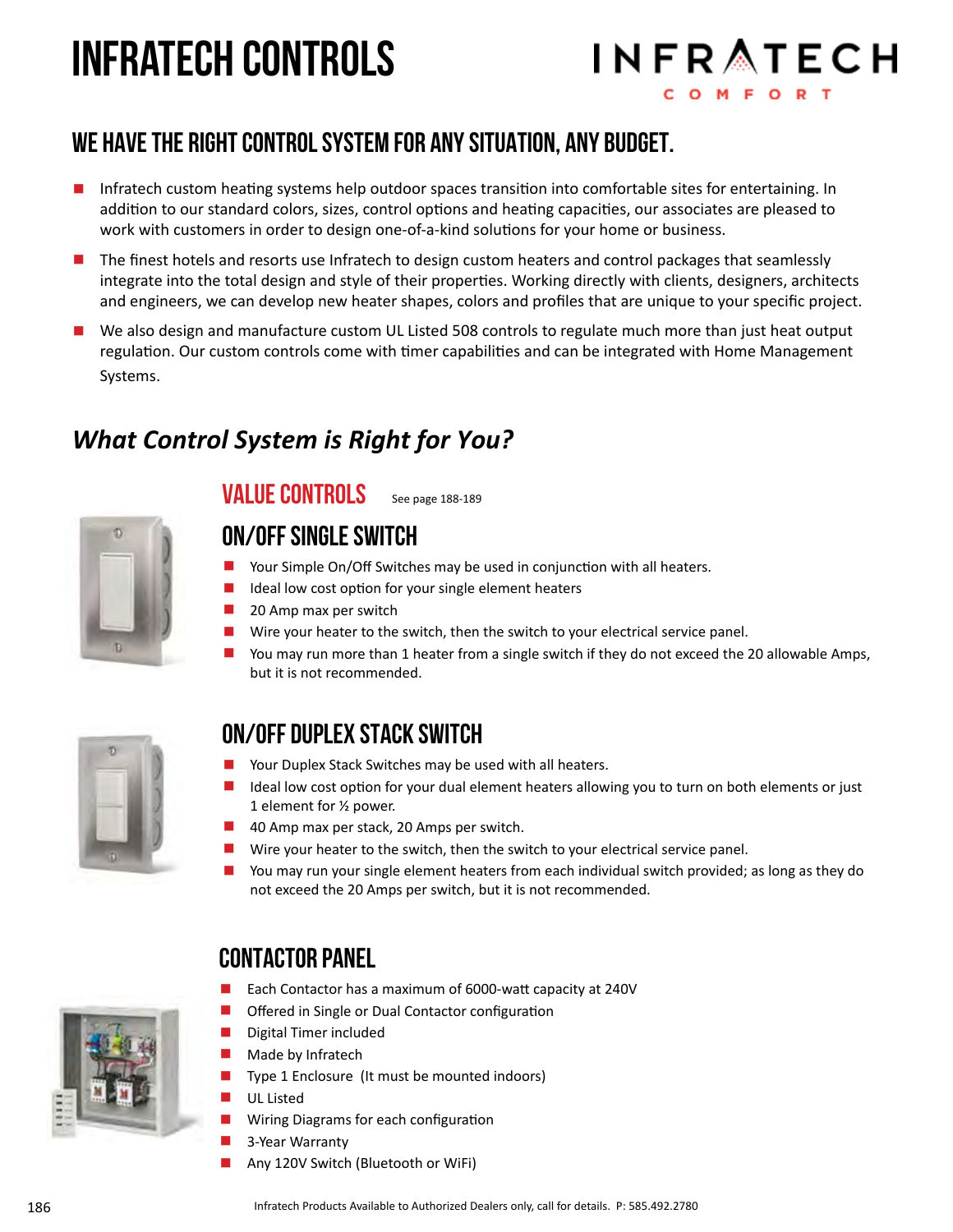# infratech controls

# **INFRATECH**

![](_page_9_Picture_2.jpeg)

![](_page_9_Picture_3.jpeg)

#### solid state relay package

See page 192-193

- **E** Infratech's Solid State Controls are engineered for your individual project and suitable for commercial or residential installations of any size.
- $\blacksquare$  Multiple zoning capabilities.<br> $\blacksquare$  Allows for the ontion to adju
- Allows for the option to adjust the intensity of heat of one or more heaters in a specified target area.
- Controls are built to UL 508 listing, which is a higher safety standard than the National Electric Code (NEC).
- $\blacksquare$  Heaters are hard wired directly to the Solid State Relay Panel.<br> $\blacksquare$  Tested before leaving the factory and provided with wiring dia
- Tested before leaving the factory, and provided with wiring diagrams for each installation.

![](_page_9_Picture_12.jpeg)

### UNIVERSAL CONTROL PANEL See page 190

- 120V Universal Slide Dimmer provided for convenience (1 per Relay)
- The Universal Control is a complete solution that will work with almost any 120V lighting system
- Universal Control Panel is 508/UL-listed and made in the USA
- A WiFi/Bluetooth switch can be purchased separately for operation from your smart phone
- Compatible with Alexa

![](_page_9_Picture_20.jpeg)

#### home management system

See page 191

- Infratech's Home Management Control is compatible with top selling systems like Savant™, Lutron™, Crestron™, Control 4™, and others.
- **Infratech's simple interface requires a 0-10V DC signal for streamlined installation and** straightforward programming.
- This control option allows the user the ability to save preferred heat settings for off-site control via mobile device, control zones, heat intensity, timer functions, and more!